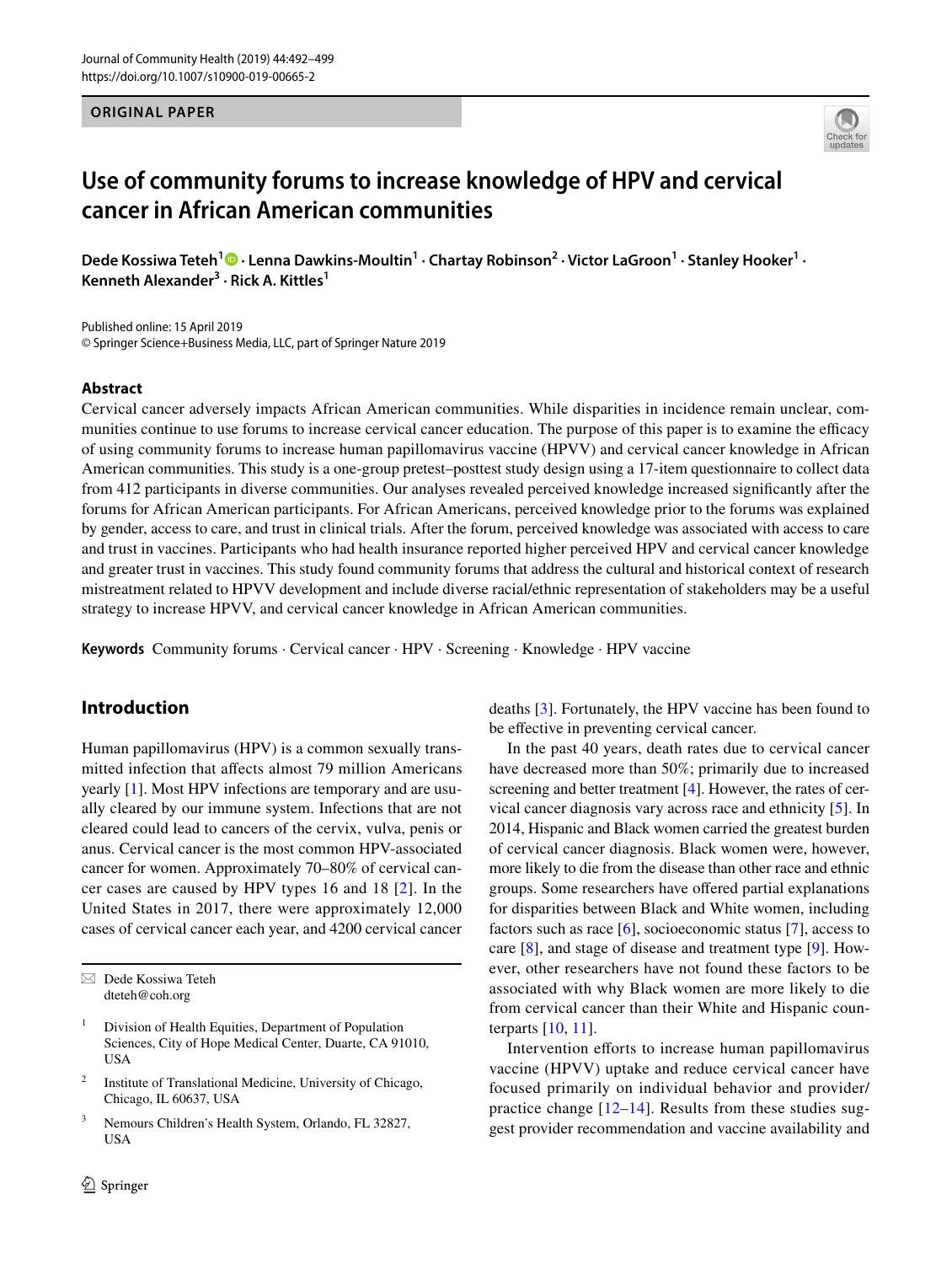accessibility may be the most efective strategies to increase uptake [[14](#page-6-12), [15](#page-6-13)]. Interventions, however, have not had the same effectiveness across populations, and there remain persistent racial disparities in HPVV knowledge and uptake. Blacks and Hispanics have greater knowledge deficiencies than non-Hispanic Whites [\[16](#page-6-14)] and both groups have reported mistrust of the vaccine and a need for more information about its safety and efficacy  $[17]$  $[17]$  $[17]$ . Blacks are also 10% less likely than whites to have received an HPV vaccine [\[18\]](#page-6-16), are less likely to get an HPV vaccination recommendation from providers [[19](#page-6-17)], are less likely to complete the series, and have the highest rate of HPV prevalence [[20](#page-6-18)].

Despite the racial disparities, there is a dearth of research that has attempted to elucidate strategies that may be more efficacious based on cultural background or may be better suited for specifc populations. A scan of literature reviews completed between 2013 and 2018 [[13,](#page-6-19) [14](#page-6-12), [19](#page-6-17), [21,](#page-7-0) [22\]](#page-7-1) revealed no study that measured intervention outcomes or strategies related to culture or ethnic diferences, even though orientations to medicine and health are associated with culture [\[23](#page-7-2), [24](#page-7-3)]. It may be useful, therefore, to explore interventions for HPVV through sociocultural lens that consider issues such as familial and communal relationships and infuences. This is particularly important since individual and familial factors are the main determinants of HPVV completion [\[14](#page-6-12)].

Community forums have been identified by various scholars as a useful community engagement tool to increase knowledge of health issues, engage in dialogue with community members, and develop community-based participatory interventions and research designs [[25–](#page-7-4)[28\]](#page-7-5). For example, to increase stroke awareness and gather community perspectives about prevention and research participation, Bharmal et al. [\[25\]](#page-7-4) employed community-partnered participatory research principles. Their forum panelists included clinicians, researchers, caregivers and survivors. To analyze the regional diferences in awareness and attitudes on genetic ancestry testing, Jonassaint and colleagues [[28\]](#page-7-5) used community forums to respond to questions from the community about testing, genetics and disease. Similarly, Davis and colleagues [[26\]](#page-7-6) used an Audience Response System to obtain relevant feedback on cancer education initiatives and engage community members. The use of forums to engage communities is also well documented in cancer prevention efforts [\[27,](#page-7-7) [29,](#page-7-8) [30\]](#page-7-9).

Community outreach and engagement efforts focus on addressing a need presented by the community, using community informed approaches to address the need, and applying engagement and outreach strategies that bring people of respective communities together [[29,](#page-7-8) [31](#page-7-10)]. Meade and colleagues [\[30\]](#page-7-9) assert, "outreach programs are important tools for bringing cancer education and screening services directly to community members and serve to contribute to reducing health disparities" (p. 71). Furthermore, the use of a community-centered approach to cancer education allows for the inclusion of a socio-cultural context for improving community health, frst through awareness and then through implementation of concerted prevention initiatives.

Despite the potential benefits of community forums, it is underutilized in HPVV interventions. Our search of the scholarly literature found no study that tested the efficacy of community forums as a strategy to increase HPVV knowledge and acceptability. But community forums may be particularly useful among Blacks and Hispanics because it leverages the collective orientation of these communities and builds trust [\[27,](#page-7-7) [32](#page-7-11)]. In composing community forum panels for minority communities, it may be useful to include representation from the pharmaceutical industry to respond to concerns about vaccine safety and efficacy. Historically, the pharmaceutical industry's involvement in the uptake of HPVV revolved primarily around marketing and infuencing policies and legislations [\[33](#page-7-12)]. Giving communities a chance, however, to talk directly with the makers of the vaccine and have their questions answered may help to allay mistrust and increase knowledge, acceptability, and uptake.

The purpose of this paper is to examine the efficacy of using community forums to increase HPVV and cervical cancer knowledge in African American communities.

# **Methods**

#### **Study Design**

We used a one-group pretest–posttest study design to assess change in knowledge of HPV and cervical cancer in diverse communities before and after a series of community forums. Pre and posttest assessments were used to measure two sets of cross-sectional data collected on the same population. The forums were convened by Community Engagement Centering on Solutions (CECOS)—the community outreach branch of the University of Chicago Cancer Research Center (UCCRC)—as part of an HPV outreach initiative. The initiative *Our daughters, our duty: The facts about HPV and cancer*—was a response to the disproportionately higher rates of cervical cancer among Blacks and Hispanics in Illinois, at the time [[34\]](#page-7-13). A community health needs assessment by the UCCRC identifed HPV and cervical cancer as two of the most requested topics for health education. Community mistrust of the health care system, and lack of understanding of HPV and the newly developed HPV vaccine, also presented a pronounced need for community education.

Community Engagement Centering on Solutions used a community-centered and driven engagement model to bring clinicians, researchers, community-based organizations, cancer survivors, and pharmaceutical industry representatives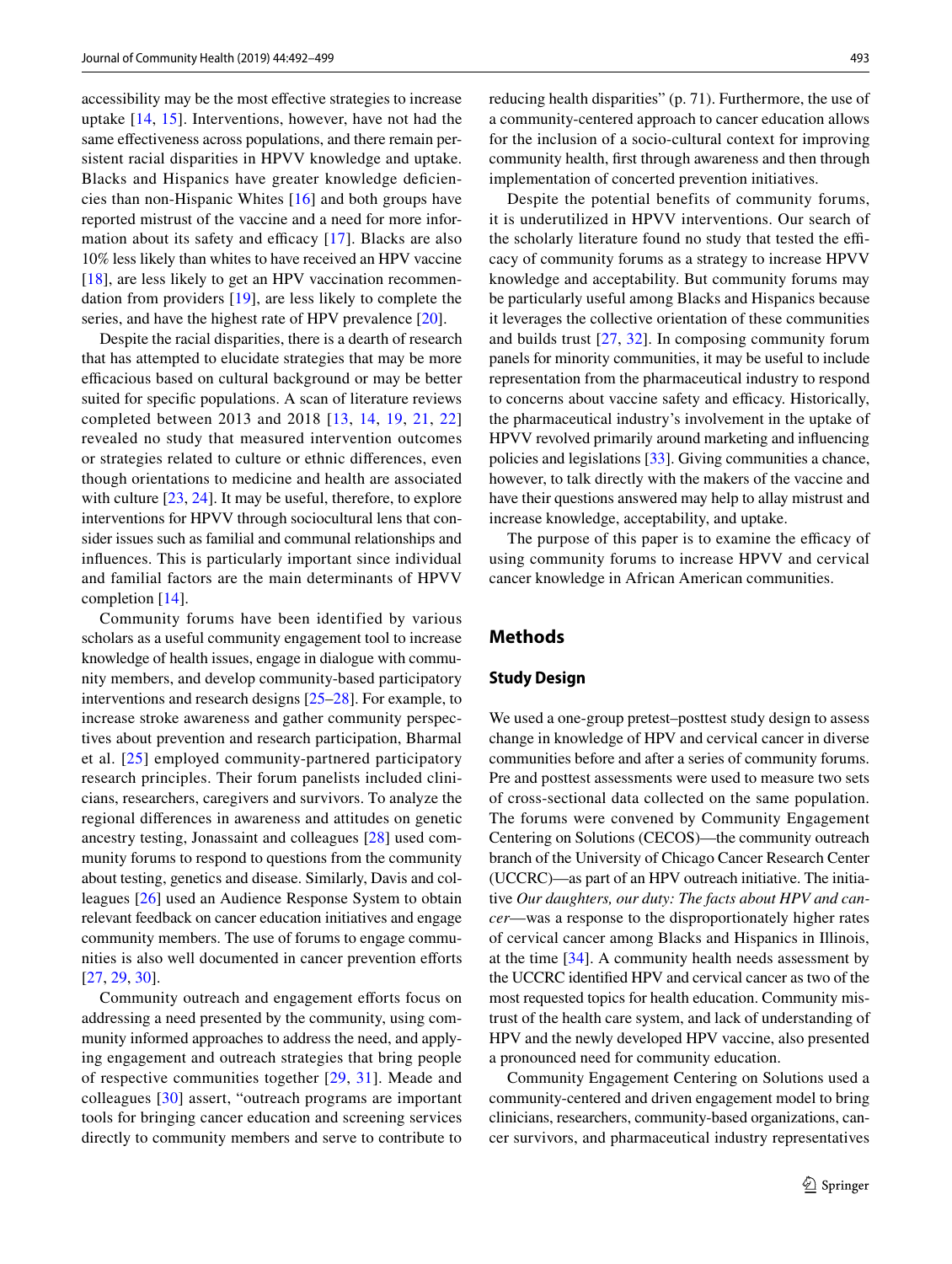together with community members to improve knowledge and attitudes towards the HPV vaccine and cervical cancer prevention. The panel was composed of an African American academician who discussed medical mistrust in minority communities and mistrust of HPV vaccine; a representative from the pharmaceutical industry who talked about HPVV development process, safety and efficacy; a community advocate who spoke about the importance of HPVV; and shared her experience with receiving the HPV vaccine. Forum activities were supported by two full-time staff members and four volunteers.

The goal of these forums was to create an interactive and informative bi-directional dialogue between the community and panelists about HPV, cervical cancer and the viability of the HPV vaccine as a form of prevention. Data were collected between March 2009 and March 2010 and analyzed using IBM SPSS version 24.

# **Data Collection**

All community forum participants provided written informed consent. Data collection procedures and forms were approved by the University of Chicago's Institutional Review Board. Data were compiled from responses to a 17-item questionnaire completed by participants who attended the three forums held at Kennedy King College and Daley College.

## **Measurement**

The questionnaire captured information regarding demographics, perceived and actual knowledge, health practices, and attitudes.

## **Demographic**

Seven participant demographic items were assessed: how participants heard about the event, participants' community role, household income, highest level of education completed, age range, race and gender. Questions included: (a) What is your age range? Response options ranged from *19 or younger* to *60 and older*. (b) What is your gender? Response options were *male* or *female*.

## **Efectiveness of Oral Presentations**

The effectiveness of the oral presentations was assessed using a Likert scale ranging from *poor* to *excellent* (1 to 5) for each speaker.

#### **Perceived Knowledge**

Perceived knowledge was examined using a Likert scale ranging from *poor* to *excellent* (1 to 5). The following questions were used to assess perceived knowledge prior to and after the forum presentations: (a) Prior to this event how would you rate your understanding of HPV? (b) Prior to this event how would you rate your understanding of cervical cancer? (c) After this event how would you rate your understanding of HPV/cervical cancer? An average score was used.

## **Actual Knowledge**

Knowledge of HPV and cervical cancer were assessed preand post-forums using a fve-item dichotomous quiz (*yes* or *no* response options). The pre- and post-assessment questions (actual knowledge) included: two questions on HPV, two questions on cervical cancer, and one question related to the HPV vaccine. Actual knowledge was quantifed by the number of correct answers out of fve pre- and post-assessment questions. Pretest assessment forum questions were: (a) Is HPV the most commonly diagnosed sexually transmitted disease? (b) If you have HPV, you will develop cervical cancer (c) Cervical cancer is only caused by two forms of HPV? (d) The HPV vaccine will only work if you take it before you become an adult (e) The HPV vaccine is about 98–99% efective. Posttest questions were: (a) HPV is a bacteria and there are no known cures for HPV? (b) HPV is the cause of the overwhelming majority of cervical cancer cases (c) Can cervical cancer be caused by all forms of HPV? (d) It is best to take the HPV vaccine before becoming a teenager (e) The HPV vaccine is about 60% efective. An average score was used for all analyses. To minimize our participants' familiarity with the pre/post assessments, we used diferent items that measured similar knowledge constructs.

## **Healthcare**

We used four questions to assess health practices and attitudes: (a) Do you have a regular doctor? Response options were *yes* or *no*. (b) Do you have health insurance? Response options were *yes* or *no*. (c) How trusting are you of clinical trials? Response options ranged from *not trusting at all* to *very trusting*. (d) How trusting are you of vaccines? Response options ranged from *not trusting at all* to *very trusting*.

## **Data Analysis**

Descriptive statistics were used to assess all variables. The actual knowledge variable was quantifed by using the number of correct answers out of fve questions. Paired t-tests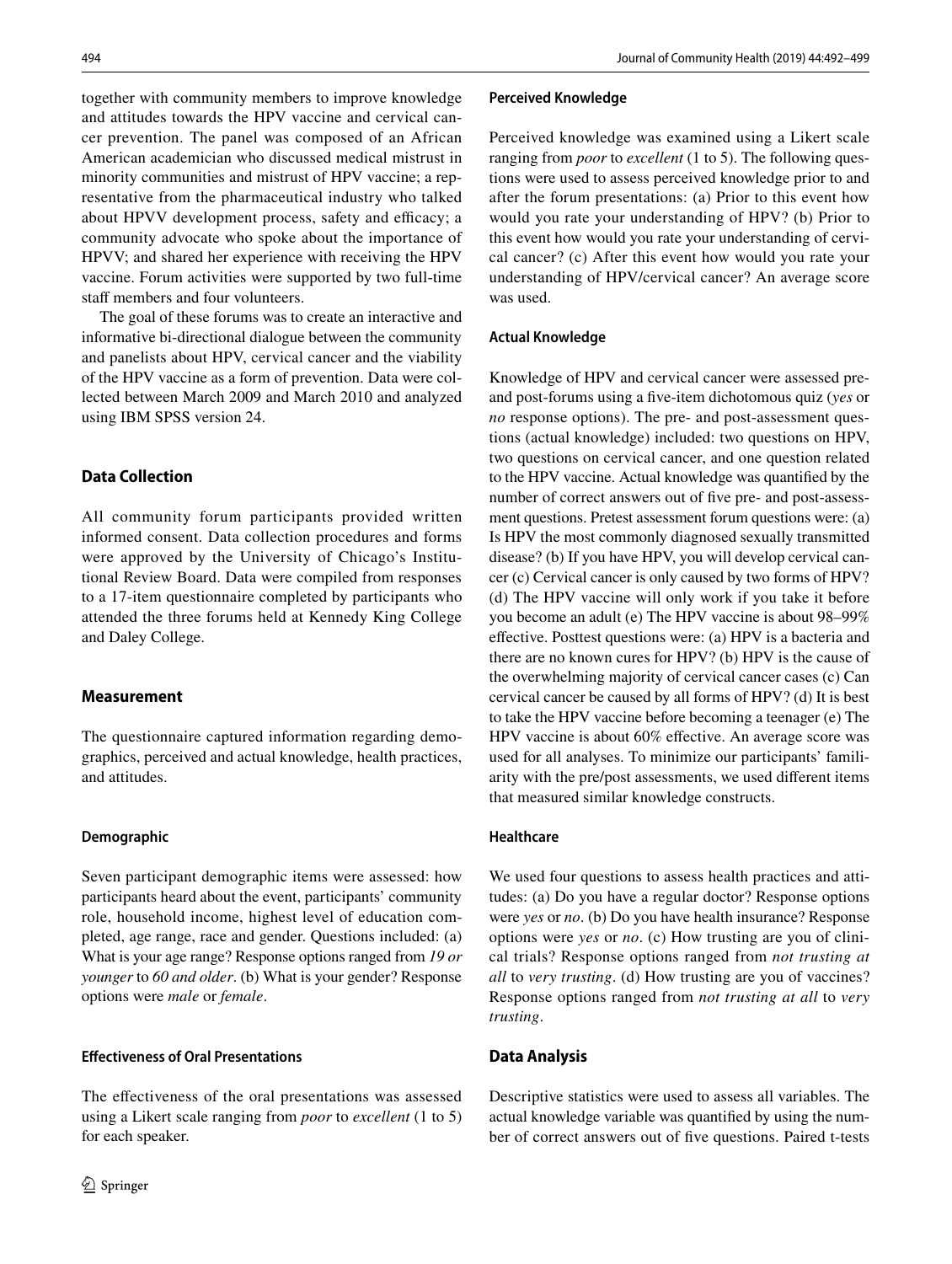were used to determine whether scores within groups were signifcantly diferent prior/after and pre/post forum activities for all groups. Generalized linear regressions were run to assess whether associations enhanced the efect of differences between perceived scores. Statistically signifcant diferences are reported for *p* values that are less than 0.05 (at the 95% confdence level).

# **Results**

#### **Participants**

From an overall sample of over 500 participants, 412 questionnaires (82.6%) were collected. Descriptive statistics for

<span id="page-3-0"></span>**Table 1** Study demographic frequencies

the population at the forums are presented in Table [1](#page-3-0). Participants were predominantly African American (86.2%), females (90.4%) between 20 and 30 years of age (37.3%), who were somewhat religious (52.1%). Since the forums were held on college campuses, several nursing program professors at both schools encouraged their students to attend the forums. As a result, many of the participants were students in the nursing programs at Kennedy-King and Richard M. Daley Colleges.

# **Efectiveness of Oral Presentations**

The pharmaceutical industry representative had the highest efficacy rating compared to the other forum presenters. The oral presentation ratings were as follows: academic/

| Variable               | Total                    | African<br>American | Hispanic<br>American | European<br>American | Asian American   | Other/multiple   | p-value |
|------------------------|--------------------------|---------------------|----------------------|----------------------|------------------|------------------|---------|
| ${\bf N}$              | 412                      | 355                 | 29                   | $\boldsymbol{9}$     | 6                | 13               | > 0.001 |
| Site                   |                          |                     |                      |                      |                  |                  |         |
| <b>KKC</b>             | -                        | 85.1                | 7.7                  | 2.0                  | 1.6              | 3.6              |         |
| Daley                  | $\overline{\phantom{0}}$ | 54.5                | 23.2                 | 9.3                  | 4.6              | 9.3              | > 0.001 |
| % female               | 90.4                     | 90.9                | 86.2                 | 78                   | 83               | 100              | 0.55    |
| Have health insurance  | 81.3                     | 81.6                | 62.1                 | 88.9                 | 83.3             | 85.6             | 0.09    |
| Have primary physician | 81.3                     | 81.6                | 62.1                 | 88.9                 | 83.3             | 85.6             | 0.09    |
| Age                    |                          |                     |                      |                      |                  |                  |         |
| ${<}\,20$              | $7.5\,$                  | 6.9                 | $\boldsymbol{0}$     | 11.1                 | $\boldsymbol{0}$ | 38.5             |         |
| $20 - 30$              | 37.3                     | 33.3                | 82.7                 | 33.3                 | 50               | 15.4             |         |
| $31 - 40$              | 30.5                     | 33.0                | 12.3                 | 33.3                 | 16.7             | 15.4             |         |
| $41 - 50$              | 15.1                     | 16.0                | $\boldsymbol{0}$     | 22.2                 | 33.3             | 23.1             |         |
| $51 - 60$              | 8.6                      | 9.9                 | $\boldsymbol{0}$     | $\boldsymbol{0}$     | $\boldsymbol{0}$ | 7.7              |         |
| $61+$                  | 1.0                      | 0.4                 | $\boldsymbol{0}$     | $\mathbf{0}$         | $\boldsymbol{0}$ | $\boldsymbol{0}$ | 0.02    |
| Income                 |                          |                     |                      |                      |                  |                  |         |
| $<$ \$10,000           | 21.3                     | 24.4                | $4.2\,$              | 12.5                 | $\boldsymbol{0}$ | 20.0             |         |
| \$10-\$30 k            | 31.5                     | 30.2                | 41.2                 | 50.0                 | 16.7             | 30.0             |         |
| \$30-\$50 k            | 16.9                     | 15.1                | 20.1                 | $\boldsymbol{0}$     | 66.7             | 20.0             |         |
| \$50-\$70 k            | 12.6                     | 11.8                | 25.0                 | 12.5                 | $\boldsymbol{0}$ | 10.0             |         |
| \$70-\$90 k            | 7.1                      | 6.8                 | 4.2                  | 25.0                 | $\boldsymbol{0}$ | 10.0             |         |
| $$90 k+$               | 10.6                     | 11.8                | $4.2\,$              | $\boldsymbol{0}$     | 16.7             | 10.0             | 0.86    |
| Education              |                          |                     |                      |                      |                  |                  |         |
| Vocation               | 12.9                     | 12.7                | 13.8                 | $\boldsymbol{0}$     | 16.7             | $10.0\,$         |         |
| H.S. grad              | 30.1                     | 31.7                | 34.5                 | 55.6                 | 16.7             | 20.0             |         |
| Associate              | 34.4                     | 35.3                | 41.4                 | 33.3                 | 16.7             | 60.0             |         |
| Bachelor               | 12.2                     | 11.8                | 10.4                 | 11.1                 | 50.0             | 10.0             |         |
| Masters                | 6.1                      | $7.7\,$             | $\boldsymbol{0}$     | $\boldsymbol{0}$     | $\boldsymbol{0}$ | $\boldsymbol{0}$ |         |
| Professional           | 0.7                      | 0.9                 | $\boldsymbol{0}$     | $\mathbf{0}$         | $\boldsymbol{0}$ | $\boldsymbol{0}$ | 0.39    |
| Religiosity            |                          |                     |                      |                      |                  |                  |         |
| Very religious         | 41.3                     | 46.5                | 13.8                 | 11.1                 | 66.7             | 16.7             |         |
| Somewhat               | 52.1                     | 46.5                | 86.2                 | 66.7                 | 16.7             | 83.3             |         |
| Not religious          | 6.6                      | $7.0\,$             | $\boldsymbol{0}$     | 22.2                 | 16.7             | $\boldsymbol{0}$ | 0.03    |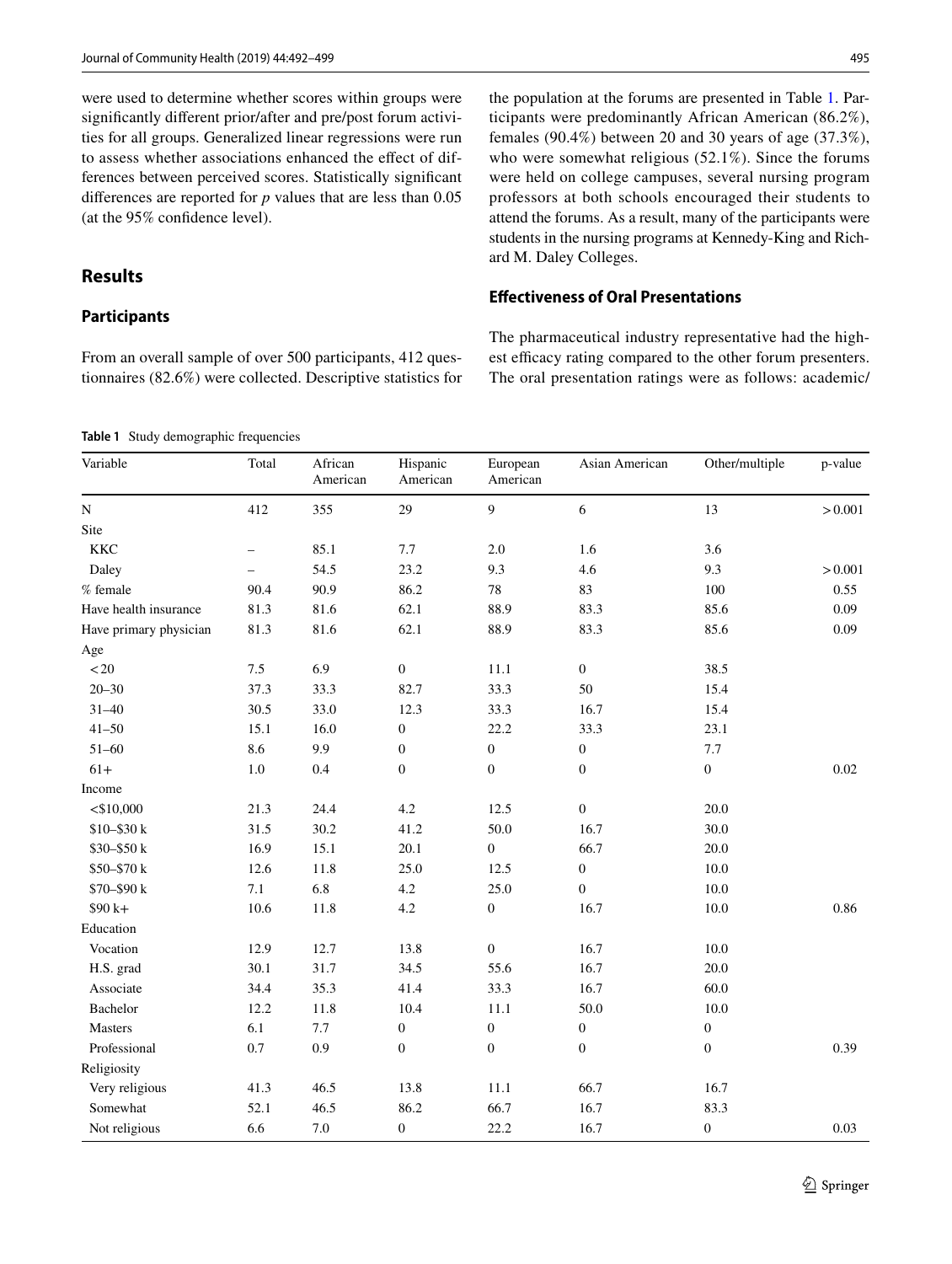pharmaceutical consultant (71.9%), researcher (60.8%), gynecologist (38.5%), public health administrator (37.3%), academician (32.7%), and survivor (29.1%). The percent diference between the various speakers compared to the pharmaceutical industry representative was 11.1%, 33.4%, 34.6, 39.2, and 42.8%, respectively.

#### **HPV and Cervical Cancer Knowledge**

Table [2](#page-4-0) shows mean scores based on percentage increase for perceived and actual knowledge of HPV and cervical cancer by race/ethnicity. Perceived knowledge of HPV and cervical cancer before and after the forum was only significantly different for African Americans, t  $(354)=5.66$ ,  $p = 0.001$ . Actual pre- and post-forum knowledge was significantly different for African American, t  $(265) = -6.14$ , p=<0.001 and Hispanic American t (28)=−2.17, p=0.039 participants.

## **Associations of Perceived Knowledge for African Americans**

Table [3](#page-4-1) shows the most signifcant associations from the questionnaire for African Americans. For perceived knowledge prior to the forums, the signifcant associations were health insurance status ( $\beta$ =0.814, *p*=0.010), trust in clinical trials ( $\beta = 0.200$ ,  $p = 0.005$ ), and gender ( $\beta = 0.168$ ,  $p=0.018$ ). For perceived knowledge after the event, the signifcant associations of the mean score were having a regular doctor ( $β = 2.15$ ,  $p = 0.033$ ) and trust of vaccines ( $\beta$ =2.06,  $p$  = 0.041). Having health insurance and a regular doctor correlated with higher scores. For trust associations, the higher the trust ratings of clinical trials and vaccinations, the higher the pre- and post-forum knowledge mean scores. For pre-assessment mean knowledge scores, the main significant association was age ( $\beta$ = −0.262, *p* = 0.028). For mean post-forum knowledge scores the main signifcant association was also age (β = −0.364, *p* = 0.002).

#### **Discussion**

Cervical cancer is a preventable and treatable disease that continues to negatively impact African American communities [[1](#page-6-0)]. Screening has played a critical role in reducing HPV-related cancer mortality among African American women  $[4, 35]$  $[4, 35]$  $[4, 35]$  $[4, 35]$ . In countries with established and effective HPV vaccination programs, there are substantial declines in HPV precancerous outcomes (i.e. CIN2/3) [[36](#page-7-15)]. Unfortunately, HPV vaccine acceptance in minority populations lags behind that of Whites [[5\]](#page-6-4). While the causes of HPV immunization disparities between African Americans and their Hispanic and White counterparts remain unclear, communities continue to use forums to improve cancer education [[27,](#page-7-7) [29,](#page-7-8) [30\]](#page-7-9). Community forums have emerged as an effective education strategy because they are grounded in community-based participatory research principles that invite

<span id="page-4-0"></span>**Table 2** Mean scores for perceived and real knowledge of HPV and cervical cancer

|                  | African American | Hispanic American | European American | Asian American | Other/multiple |
|------------------|------------------|-------------------|-------------------|----------------|----------------|
| Perceived scores |                  |                   |                   |                |                |
| Prior            | 3.31(1.12)       | 2.96(1.07)        | 3.39(1.14)        | 2.70(1.10)     | 3.58(0.70)     |
| After            | 4.45(0.68)       | 4.50(0.51)        | 4.71(0.49)        | 4.67(0.52)     | 4.37(0.53)     |
| Real scores      |                  |                   |                   |                |                |
| Pre test         | 2.94(1.01)       | 3.00(1.00)        | 3.25(0.96)        | N/A            | 3.33(0.58)     |
| Post test        | 4.08(0.96)       | 4.22(0.83)        | 4.25(0.96)        | N/A            | 4.33(1.15)     |
|                  |                  |                   |                   |                |                |

Mean scores (standard deviation)

<span id="page-4-1"></span>

| Table 3 Associations of perceived knowledge in African Americans |  |
|------------------------------------------------------------------|--|
|------------------------------------------------------------------|--|

|                  | Gender       | Age             | Insurance   | Physician  | Trust in clinical trials | Trust in vaccines |
|------------------|--------------|-----------------|-------------|------------|--------------------------|-------------------|
| Perceived scores |              |                 |             |            |                          |                   |
| Prior            | 0.168(0.005) | NS              | 0.814(0.01) | NS         | 0.200(0.005)             | <b>NS</b>         |
| After            | NS           | NS              | NS          | 2.15(0.03) | NS.                      | 2.06(0.04)        |
| Real scores      |              |                 |             |            |                          |                   |
| Pretest          | NS           | $-0.262(0.02)$  | NS          | <b>NS</b>  | NS.                      | <b>NS</b>         |
| Posttest         | <b>NS</b>    | $-0.364(0.002)$ | NS          | NS         | NS                       | <b>NS</b>         |
|                  |              |                 |             |            |                          |                   |

Beta and p-values in parentheses for signifcant associations of perceived and real knowledge of HPV and cervical cancer in African Americans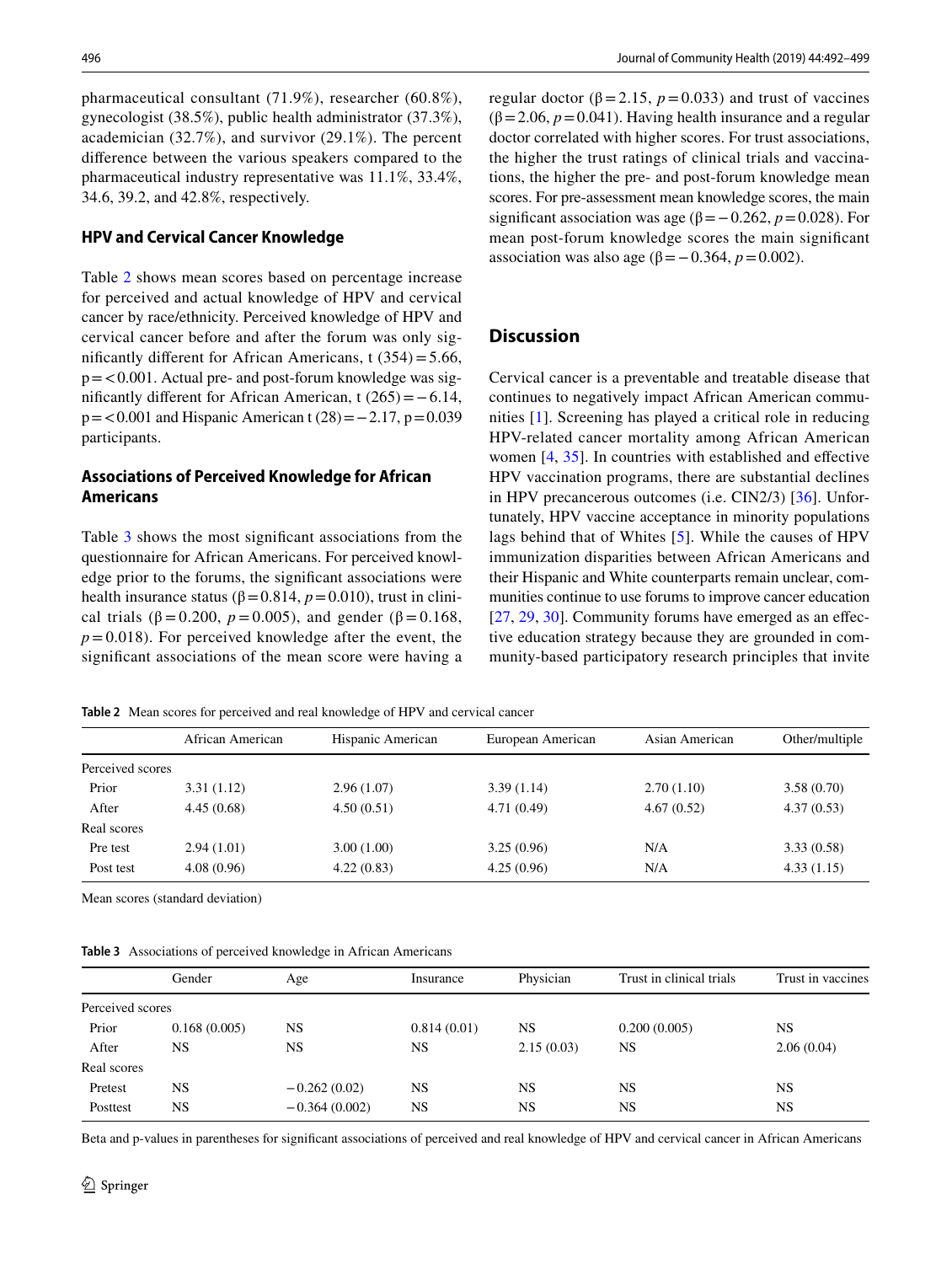communities to be partners in identifying health challenges and crafting strategies to improve health outcomes [\[27](#page-7-7), [30](#page-7-9)].

The findings in this study support the effectiveness of community forums. The data show that, for African Americans in attendance, perceived knowledge increased signifcantly after the forums. Perceived knowledge prior to the forums varied with gender, access to care (health insurance status), and trust in clinical trials. After the forum, increased perceived knowledge was associated with having health insurance and having trust in vaccines. The persistent association before and after the forums between trust and perceived knowledge is not surprising. African Americans mistrust of medical research is a signifcant barrier to their participation in clinical studies [[37](#page-7-16)]. This mistrust may be due in part to the historical unethical misuse of Black bodies for research advancements as exemplifed by the Tuskegee Syphilis Study and the case of Henrietta Lacks [\[38](#page-7-17)]. In our study, the positive relationship between trust in vaccines and perceived knowledge that was realized after the forums underscores the usefulness of this mode of information sharing for cancer prevention education and trust building.

While the scope of our study did not allow for empirical analysis of the relationship between message mode and perceived and actual knowledge, it is plausible the composition (e.g. primarily Black and Hispanic representation) and structure of the panel contributed to message acceptability and reduced suspicion. The panel was composed of ethnically diverse scientists, community leaders, physicians, a cancer survivor, and an academician/pharmaceutical consultant, all of whom encouraged immunization of young women in accordance with recommendations from the Advisory Committee on Immunization Practices. Some members of the panel also shared personal narratives about their children's and their own experiences with the vaccine; including minor side effects such as soreness at the vaccination site that eventually subsided. In addition, the forum opened with a presentation about the historical context and acknowledgement of minority communities' mistrust of medical research. This overall approach may help to explain the shift in signifcant association after the forum from trust in clinical trials to trust in vaccines. The inclusion of a pharmaceutical consultant for one company that markets one of the US Food and Drug Administration approved HPV vaccines may have engendered trust, as well. The presentation from the academician/pharmaceutical consultant included description of the methodology used to develop and test the vaccine and assurance of its safety and efficacy. Post forum evaluations were very favorable for the academician/pharmaceutical consultant, with participants rating him two to three times higher than other panelists. The engagement of the pharmaceutical industry through a consultant gave participants a chance to interrogate the vaccine development process and this may have minimized their mistrust.

The precise contribution the pharmaceutical industry can make to public health education and cervical cancer prevention warrants further inquiry. The pharmaceutical industry has been criticized for market driven profteering that is not necessarily in the interest of consumers [\[39\]](#page-7-18). As a result, their engagement in health issues is widely viewed with suspicion [\[40\]](#page-7-19). In this study, however, the inclusion of a pharmaceutical representative appeared to increase vaccine acceptance. Future work to explore this possible beneft will need to identify the precise advantages and best practices for engaging the pharmaceutical industry. Researchers will also need to untangle the complexities surrounding confict of interest, ethics, fair trade, and population safety and interest.

Whereas perceived knowledge of HPV and cervical cancer was explained by access to care and trust in clinical trials/vaccines, actual knowledge was signifcantly explained by age at pre- and post-assessment. Older adults in our sample were less knowledgeable about HPV and cervical cancer than younger participants. This fnding mirrors other studies that have also reported age diferences in HPV and HPV-related cancer knowledge [\[10](#page-6-9), [11\]](#page-6-10). Maness and Reitzel, for example, reported increasing deficits in knowledge in a sample ranging in age from 18 to over 60 years old [[10](#page-6-9)]. Seventy-seven percent of participants in the 18–39 age group knew of the association between HPV and cervical cancer, compared to 47% of participants in the 60 and above age group. Although participants in our study were relatively young with majority (37.3) being 20–30 years-old, the agerelated variations in knowledge were still evident. This early decline in knowledge that continues across increasing age underscores the need to tailor forums and other intervention programs to reach diverse audiences with varying knowledge needs. The primary focus of HPV vaccination is adolescents, but parents and grandparents or other caregivers are critical in ultimate vaccination decisions [[41\]](#page-7-20). The success of HPVrelated education campaigns, therefore, rests on educating the general population about the association between HPV and cancer.

#### **Strengths and Limitations**

This study adds to the growing body of literature that identifes health forums as a useful medium for community education [[25](#page-7-4)[–27,](#page-7-7) [29](#page-7-8)]. It also provides preliminary evidence of a format and panel composition that might be very efective in building trust and increasing HPV knowledge and vaccine acceptance in African American communities. Patterns of social interactions in these communities are oriented toward communal decision making and collective action [[27,](#page-7-7) [32](#page-7-11)]. Therefore, the forums, which brought together a wide cross-section of stakeholders and used history and communal experiences to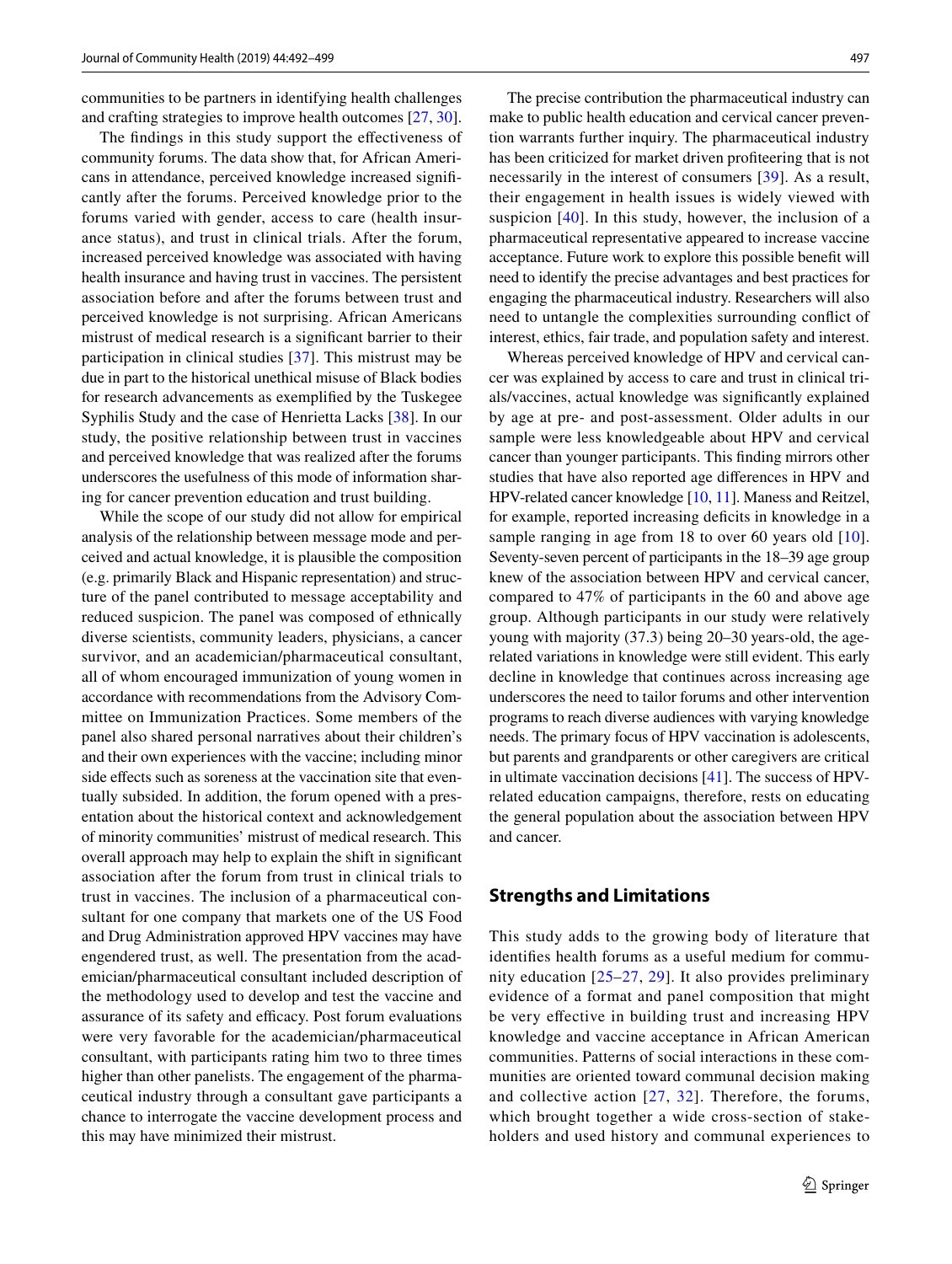contextualize dialogue, were culturally congruent and responsive to community values and concerns. This intervention approach holds promise as a model than can be used to help realize American Cancer Society's mission to achieve 80% preteen HPV vaccination rate by 2026 and reduce cervical cancer disparities.

While this study expands understanding of the utility of forums in cancer prevention education, the fndings should be interpreted within the limitations of the work. First, the forums were convened on college campuses; as a result, the sample was comprised of a disproportionately high number of female nursing students. The sample therefore was not representative of the general population. Second, we did not use a comparison group; so, while we can assess overall changes in perceived knowledge, the scope of this work does not permit defnitive conclusions about the efficacy of this strategy compared to other cancer education approaches. Third, the study design cannot prove causation; and fourth and we did not explore the relationship between perceived and actual knowledge and cancer prevention behaviors. Future studies could consider using a randomized control trial design and convening forums in a variety of community settings to attract a more representative audience.

# **Conclusion**

Most cases of cervical cancer can be prevented by HPV vaccination  $[35]$  $[35]$ . Therefore, the reduction of cervical cancer disparities among African Americans hinges on increasing HPV vaccination uptake in this population. Community health forums facilitate community partnership and dialogue; so, they have the potential to reduce mistrust and increase knowledge and possibly vaccine uptake. Forums that respond to the cultural and historical context and include a broad representation of stakeholders may be particularly efective. The model presented in this study is a potentially useful strategy to increase HPV and cervical cancer knowledge in African American communities. Additional research is needed to clarify how diferent elements of the model contribute to overall education intervention success.

**Funding** This study was funded with developmental funds from the University of Chicago Cancer Center.

#### **Compliance with Ethical Standards**

**Conflict of interest** Dr. Kenneth Alexander is a consultant with Merck Pharmaceuticals and received a speaker honorarium. All remaining authors declare that they have no confict of interest.

#### **References**

- <span id="page-6-0"></span>1. Centers for Disease Control and Prevention. (2016). *The link between HPV and cancer*. Retrieved from [https://www.cdc.gov/](https://www.cdc.gov/hpv/parents/cancer.html) [hpv/parents/cancer.html.](https://www.cdc.gov/hpv/parents/cancer.html) Accessed 16 Nov 2017.
- <span id="page-6-1"></span>2. Aref-Adib, M., & Freeman-Wang, T. (2016). Cervical cancer prevention and screening: The role of human papillomavirus testing. *The Obstetrician & Gynaecologist, 18*(4), 251–263.
- <span id="page-6-2"></span>3. American Cancer Society. (2018). *Cancer facts & fgures 2018*. Atlanta: American Cancer Society.
- <span id="page-6-3"></span>4. American Cancer Society. (2016). *The American Cancer Society guidelines for the prevention and early detection of cervical cancer*. Retrieved from [https://www.cancer.org/cancer/cervical-cance](https://www.cancer.org/cancer/cervical-cancer/prevention-and-early-detection/cervical-cancer-screening-guidelines.html) [r/prevention-and-early-detection/cervical-cancer-screening-guide](https://www.cancer.org/cancer/cervical-cancer/prevention-and-early-detection/cervical-cancer-screening-guidelines.html) [lines.html](https://www.cancer.org/cancer/cervical-cancer/prevention-and-early-detection/cervical-cancer-screening-guidelines.html). Accessed 16 Nov 2017.
- <span id="page-6-4"></span>5. Centers for Disease Control and Prevention. (2017). *Cervical cancer rates by race and ethnicity*. Retrieved from [https://www.cdc.](https://www.cdc.gov/cancer/cervical/statistics/race.htm) [gov/cancer/cervical/statistics/race.htm.](https://www.cdc.gov/cancer/cervical/statistics/race.htm) Accessed 16 Nov 2017
- <span id="page-6-5"></span>6. Howell, E. A., Chen, Y. T., & Concato, J. (1999). Diferences in cervical cancer mortality among black and white women. *Obstetrics and Gynecology, 94*(4), 509–515.
- <span id="page-6-6"></span>7. Patel, D. A., et al. (2005). A population-based study of racial and ethnic diferences in survival among women with invasive cervical cancer: Analysis of surveillance, epidemiology, and end results data. *Gynecologic Oncology, 97*(2), 550–558.
- <span id="page-6-7"></span>Movva, S., et al. (2008). Racial differences in cervical cancer survival in the Detroit metropolitan area. *Cancer, 112*(6), 1264–1271.
- <span id="page-6-8"></span>9. Brookfeld, K. F., et al. (2009). Disparities in survival among women with invasive cervical cancer: A problem of access to care. *Cancer, 115*(1), 166–178.
- <span id="page-6-9"></span>10. Maness, S. B., et al. (2016). HPV awareness, knowledge and vaccination attitudes among church-going African–American women. *American Journal of Health Behavior, 40*(6), 771–778.
- <span id="page-6-10"></span>11. McBride, K. R., & Singh, S. (2018). Predictors of adults' knowledge and awareness of HPV, HPV-associated cancers, and the HPV vaccine: Implications for health education. *Health Education & Behavior, 45*(1), 68–76.
- <span id="page-6-11"></span>12. Perkins, R. B., et al. (2015). Efectiveness of a provider-focused intervention to improve HPV vaccination rates in boys and girls. *Vaccine, 33*(9), 1223–1229.
- <span id="page-6-19"></span>13. Smulian, E. A., Mitchell, K. R., & Stokley, S. (2016). Interventions to increase HPV vaccination coverage: A systematic review. *Human Vaccines & Immunotherapeutics, 12*(6), 1566–1588.
- <span id="page-6-12"></span>14. Walling, E. B., et al. (2016). Interventions to improve HPV vaccine uptake: A systematic review. *Pediatrics, 138*(1), e20153863.
- <span id="page-6-13"></span>15. Perkins, R. B., et al. (2014). Missed opportunities for HPV vaccination in adolescent girls: A qualitative study. *Pediatrics, 134,* e666–e674.
- <span id="page-6-14"></span>16. Joseph, N. P., et al. (2014). Racial and ethnic diferences in HPV knowledge, attitudes, and vaccination rates among low-income African–American, Haitian, Latina, and Caucasian young adult women. *Journal of Pediatric and Adolescent Gynecology, 27*(2), 83–92.
- <span id="page-6-15"></span>17. Katz, I. T., et al. (2016). Barriers to HPV immunization among blacks and latinos: A qualitative analysis of caregivers, adolescents, and providers. *BMC Public Health, 16*(1), 874.
- <span id="page-6-16"></span>18. Martin, J. Y., et al. (2017). Racial disparities in the utilization of preventive health services among older women with early-stage endometrial cancer enrolled in Medicare. *Cancer Medicine, 6*(9), 2153–2163.
- <span id="page-6-17"></span>19. Gilkey, M. B., & McRee, A.-L. (2016). Provider communication about HPV vaccination: A systematic review. *Human Vaccines & Immunotherapeutics, 12*(6), 1454–1468.
- <span id="page-6-18"></span>20. Centers for Disease Control and Prevention. (2017). *Prevalence of HPV in adults aged 18*–*69: United States, 2011*–*2014*. Retrieved